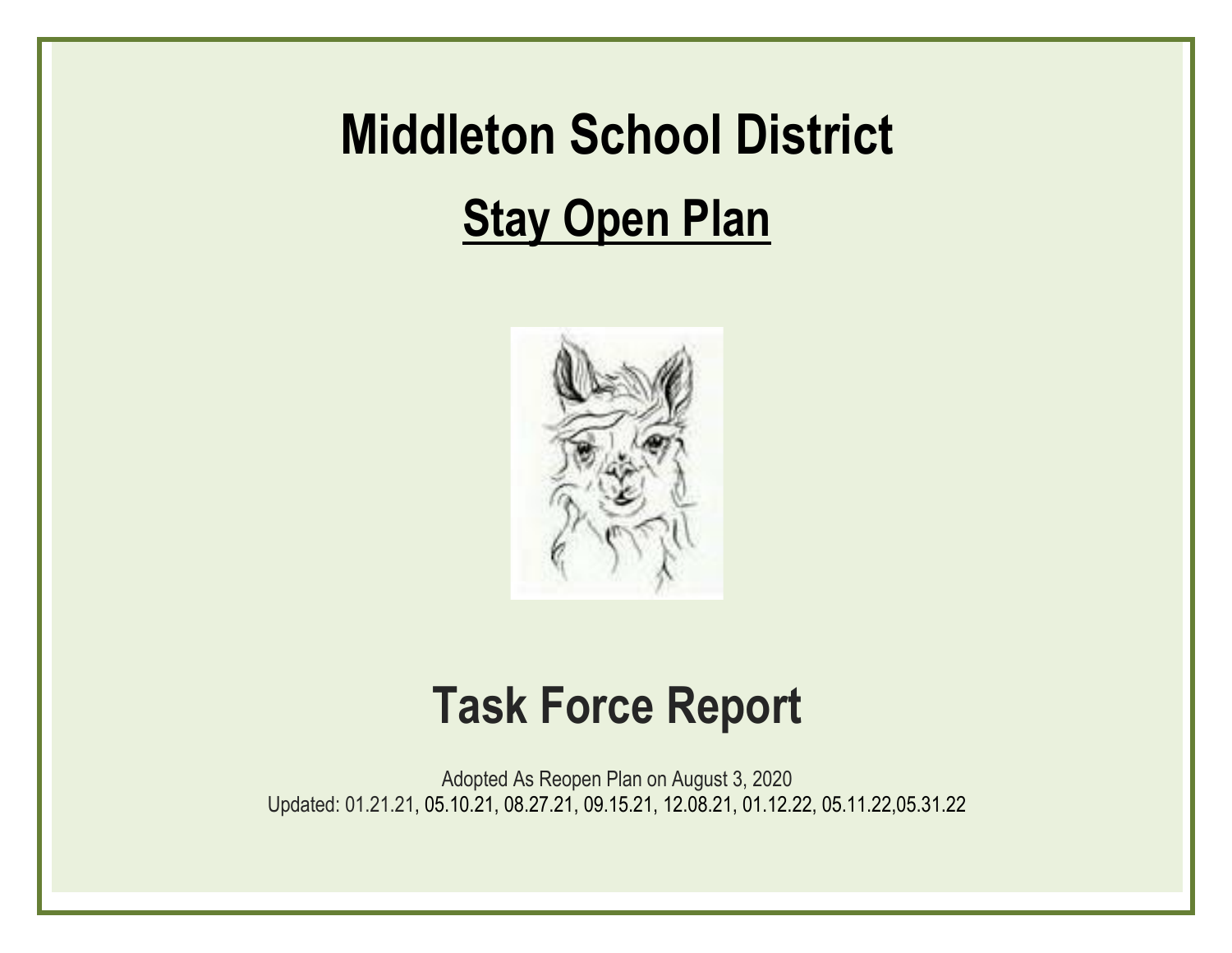| <b>TABLE OF CONTENTS</b>                            |                |
|-----------------------------------------------------|----------------|
| <b>HEALTH AND SAFETY</b>                            | 4              |
| Symptoms Checklist for Staff and Students           | 4              |
| Confirmed Exposure to COVID-19                      | 5              |
| <b>Confirmed Positive for COVID-19</b>              | 5              |
| <b>Sanitizer Stations</b>                           | 6              |
| Hand Hygiene and Respiratory Etiquette              | 6              |
| <b>Mask Wearing Expectations</b>                    | $\overline{7}$ |
| <b>Physical Distancing Expectations</b>             | 8              |
| <b>Classroom Distance and Cleaning/Disinfecting</b> | 8              |
| <b>Physical Education and Gym Area</b>              | 8              |
| <b>Field Trips and Off-site Activities</b>          | 9              |
| <b>Visitors to the Schools</b>                      | 9              |
| <b>Professional Development</b>                     | 9              |
| <b>Social Emotional Learning</b>                    | 9              |
| <b>Fact Sheets for Families and Teachers</b>        | 10             |
| <b>Communication Plan</b>                           | 11             |
| <b>FOOD SERVICE</b>                                 | 12             |
| PHYSICAL PLANT                                      | 12             |
| <b>Disinfecting and Cleaning Procedures</b>         | 12             |
| <b>Specialized Cleaning</b>                         | 12             |
| <b>Daily Routines</b>                               | 13             |

*Page 2 of 17 Middleton Stay Open Plan (Adopted 08.03.20/Updated 01.21.21, 05.10.21, 08.16.21, 09.15.21, 12.08.21, 01.12.22, 05.11.22)*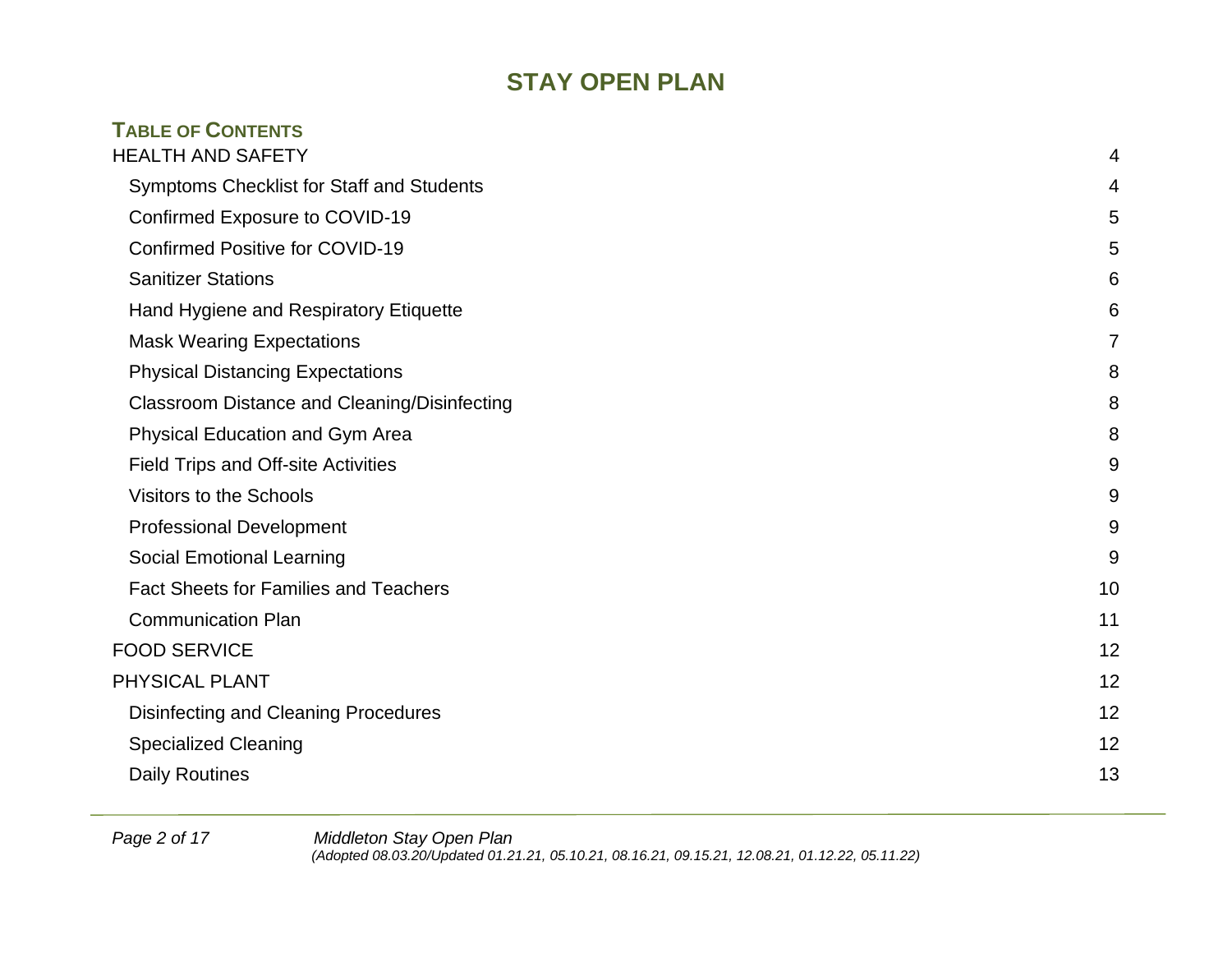| Laundry                                      | 13 |
|----------------------------------------------|----|
| Methods of Implementation and Control        | 13 |
| Personal Protective Equipment (PPE)          | 14 |
| <b>Protection for Hands</b>                  | 15 |
| Playgrounds                                  | 15 |
| Approved Cleaning Chemicals for Disinfecting | 15 |
| Non-Approved Disinfectants                   | 16 |
| TRANSPORTATION                               | 17 |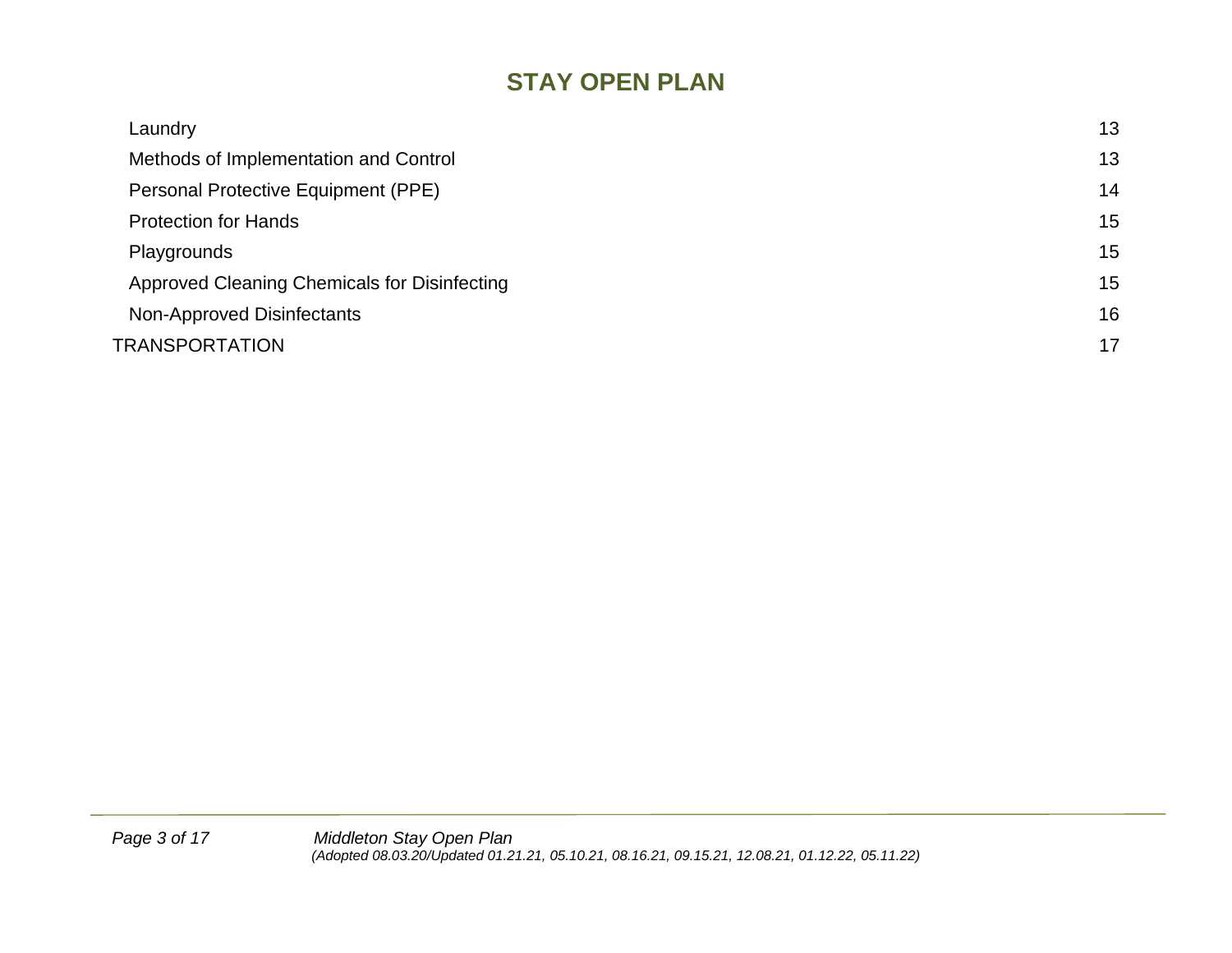## <span id="page-3-0"></span>**HEALTH AND SAFETY**

#### <span id="page-3-1"></span>**Symptoms Checklist for Staff and Students**

- Staff and families should familiarize themselves with symptoms of COVID-19 including symptoms of Multisystem Inflammatory Syndrome in Children (MIS-C) associated with COVID-19: <https://www.cdc.gov/coronavirus/2019-ncov/daily-life-coping/children/mis-c.html>
- Any student/staff experiencing new or unexplained symptoms, whether witnessed by a staff member or reported by the student/staff, should be sent to a designated room for the nurse's assessment and recommended action. These symptoms include, but are not limited to: any acute upper respiratory illness, such as runny nose, sore throat, sinus congestion, cough, shortness of breath, or any muscle aches, chills, new loss of taste or smell, unexplained headache or fatigue.
- The school nurse should record the symptomatic person's temperature and perform a brief assessment of the person's complaints or symptoms. If the school nurse needs to be in close contact with the individual (within 6 feet), school nurses should have personal protective equipment (PPE) on hand and use it as indicated; following the NH Division of Public Health Services (DPHS) guidance for the most up-to-date recommendations for healthcare providers.
- Symptomatic persons should be instructed to contact their health care provider to be tested for COVID-19 if recommended. If a student arrives at an education facility and appear acutely ill and needs to be seen by a medical provider, contact the parent or guardian to have the student picked up.
- If students have COVID symptoms and the parent of student or a student who has reached the age of majority provides written permission the school nurse will perform an antigen test until the State of NH no longer provides the tests.
- If the individual requires immediate medical care, call 911 for an ambulance and inform emergency medical services about the individual's symptoms.
- School Nurses may call NH DPHS at 603-271-4496 for additional guidance.

Sources:

<https://www.cdc.gov/coronavirus/2019-ncov/symptoms-testing/symptoms.html>

*Page 4 of 17 Middleton Stay Open Plan (Adopted 08.03.20/Updated 01.21.21, 05.10.21, 08.16.21, 09.15.21, 12.08.21, 01.12.22, 05.11.22)*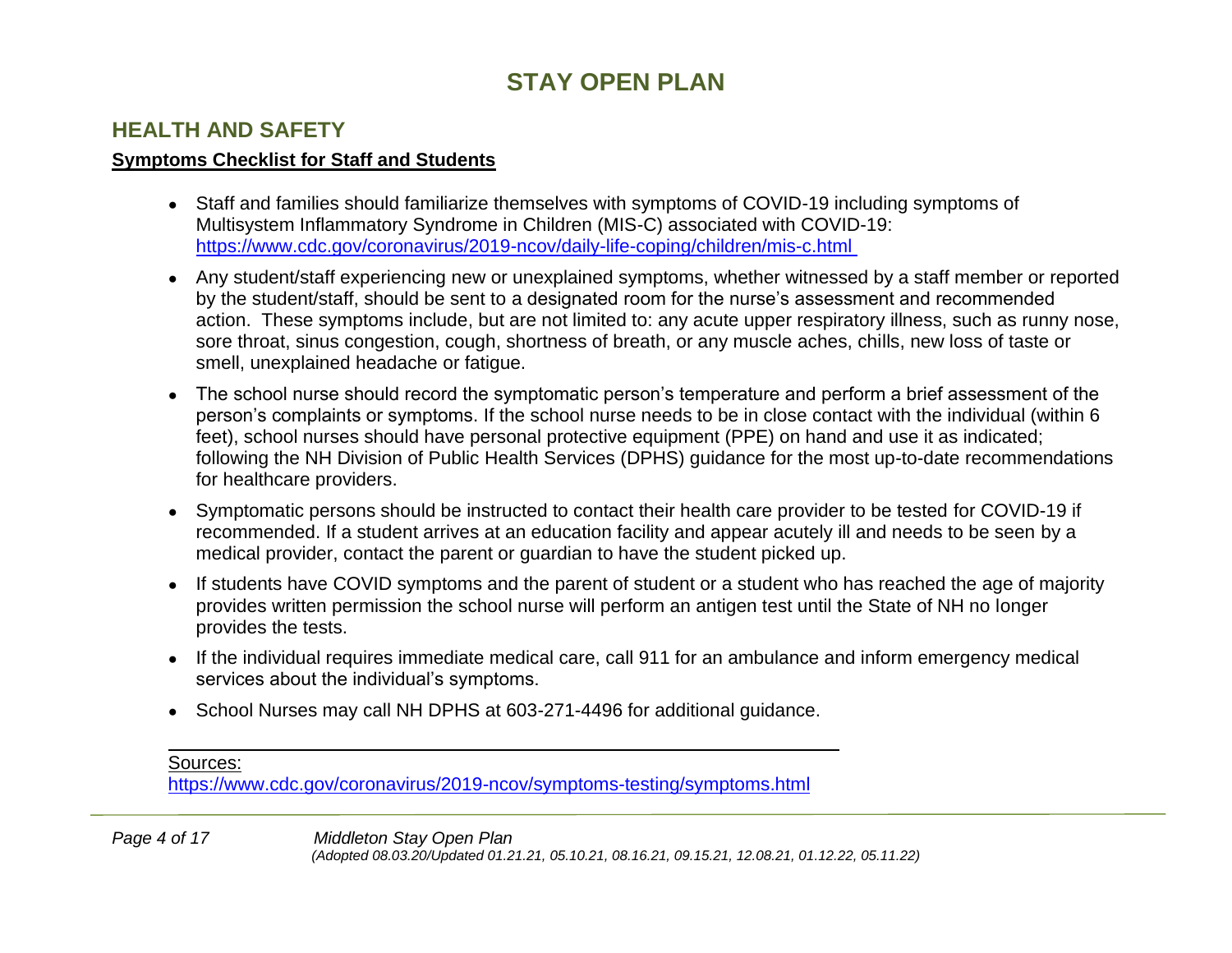<https://www.covidguidance.nh.gov/sites/g/files/ehbemt381/files/inline-documents/sonh/k-12-back-to-school.pdf>

<https://www.dhhs.nh.gov/dphs/cdcs/covid19/documents/school-childcare-toolkit-2021-2022.pdf>

## <span id="page-4-0"></span>**Confirmed Exposure to COVID-19**

**Isolate:** those who have tested positive for COVID or those who are sick with symptoms and awaiting testing. Everyone, regardless of vaccination, should isolate for 5 days and then wear a well-fitted face mask for an additional 5 days when around other people at home or in public locations.

## <span id="page-4-1"></span>**Confirmed Positive for COVID-19**

**Quarantine:** those who are a household contact and are unvaccinated or who are not "up to date" on receiving all recommended COVID-19 vaccine doses (including booster shot) should quarantine for 5 days and then wear a well-fitted face mask for an additional 5 days when around other people at home or in public locations. Household contacts with upto-date vaccines (including booster shot) do not need to quarantine. Our schools will treat everyone as unvaccinated unless families voluntarily provide the school with their vaccination status.

**Monitor for symptoms**. Monitor yourself for potential symptoms of COVID-19 such as respiratory illness (cough, sore throat, runny nose, shortness of breath), body symptoms (fatigue, chills, muscle aches), change in taste or smell, nausea, vomiting or diarrhea, even after you end your quarantine. If you develop any symptoms of COVID-19 seek medical advice and get tested (call ahead and tell them you were recently exposed to someone with COVID-19 and have symptoms).

The latest guidance regarding isolation and quarantine can be found [here.](https://www.covid19.nh.gov/sites/g/files/ehbemt481/files/inline-documents/sonh/isolation-and-quarantine-recommendations_0.pdf)

## **Travel Related Risk**

Travel related risk is associated with the area in which the travel occurs. You will find the most recent guidelines and travel information [here.](https://www.cdc.gov/coronavirus/2019-ncov/travelers/map-and-travel-notices.html)

## **Conditions to Reduce the Spread of COVID 19**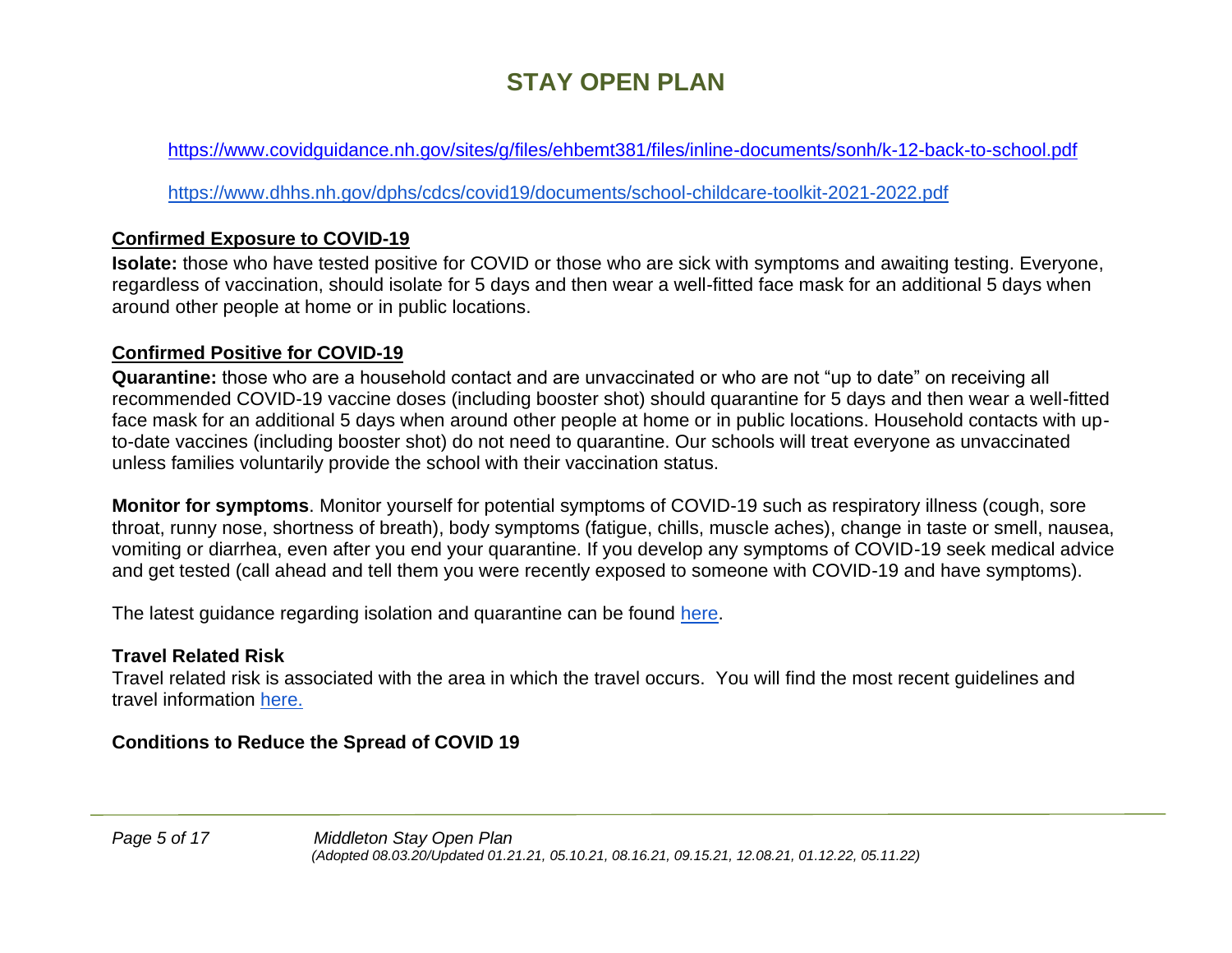COVID-19 is mostly spread by respiratory droplets released when people talk, cough, or sneeze. Therefore, personal preventive practices such as handwashing, air circulation, and environmental cleaning and disinfecting are important to practice on a regular basis.

#### <span id="page-5-0"></span>**Sanitizer Stations**

Hand sanitizing stations will be available in each school. . Each classroom will have hand sanitizer available.

Washing your hands with soap and water is the best way to get rid of germs in most situations; however, soap and water are not always available. In those cases, an alcohol (60%) based hand sanitizer can be used to help reduce germs.

Rub the hand sanitizer all over the surfaces of your hands and through the fingers until your hands and fingers are dry. This should take about 20 seconds.

Use soap and water if your hands are visibly dirty or greasy; do not use hand sanitizer.

[So](https://www.cdc.gov/coronavirus/2019-ncov/community/schools-childcare/schools.html)urce:<https://www.cdc.gov/coronavirus/2019-ncov/community/schools-childcare/schools.html>

#### <span id="page-5-1"></span>**Hand Hygiene and Respiratory Etiquette**

Staff and students are encouraged to cover coughs and sneezes with a tissue and wash hands (or sanitize) immediately afterwards. If tissues are unavailable, the appropriate action is to sneeze or cough into your elbow.

Staff members and students will be trained in proper handwashing and students will be reminded several times a day to wash or sanitize hands. There is a link to a video for you to view on proper handwashing just click: [Handwashing Link](https://youtu.be/yBCEsVa4WMU)

Handwashing is extremely important. It is one of the best ways to keep all of us from getting sick. Germs can spread from other people and surfaces when you:

- Touch your eyes, nose, and mouth with unwashed hands.
- Prepare or eat food or drink with unwashed hands.
- Touch a contaminated surface or object.
- Blow your nose, cough, or sneeze into your hands and then touch objects or other people's hands.

*Page 6 of 17 Middleton Stay Open Plan (Adopted 08.03.20/Updated 01.21.21, 05.10.21, 08.16.21, 09.15.21, 12.08.21, 01.12.22, 05.11.22)*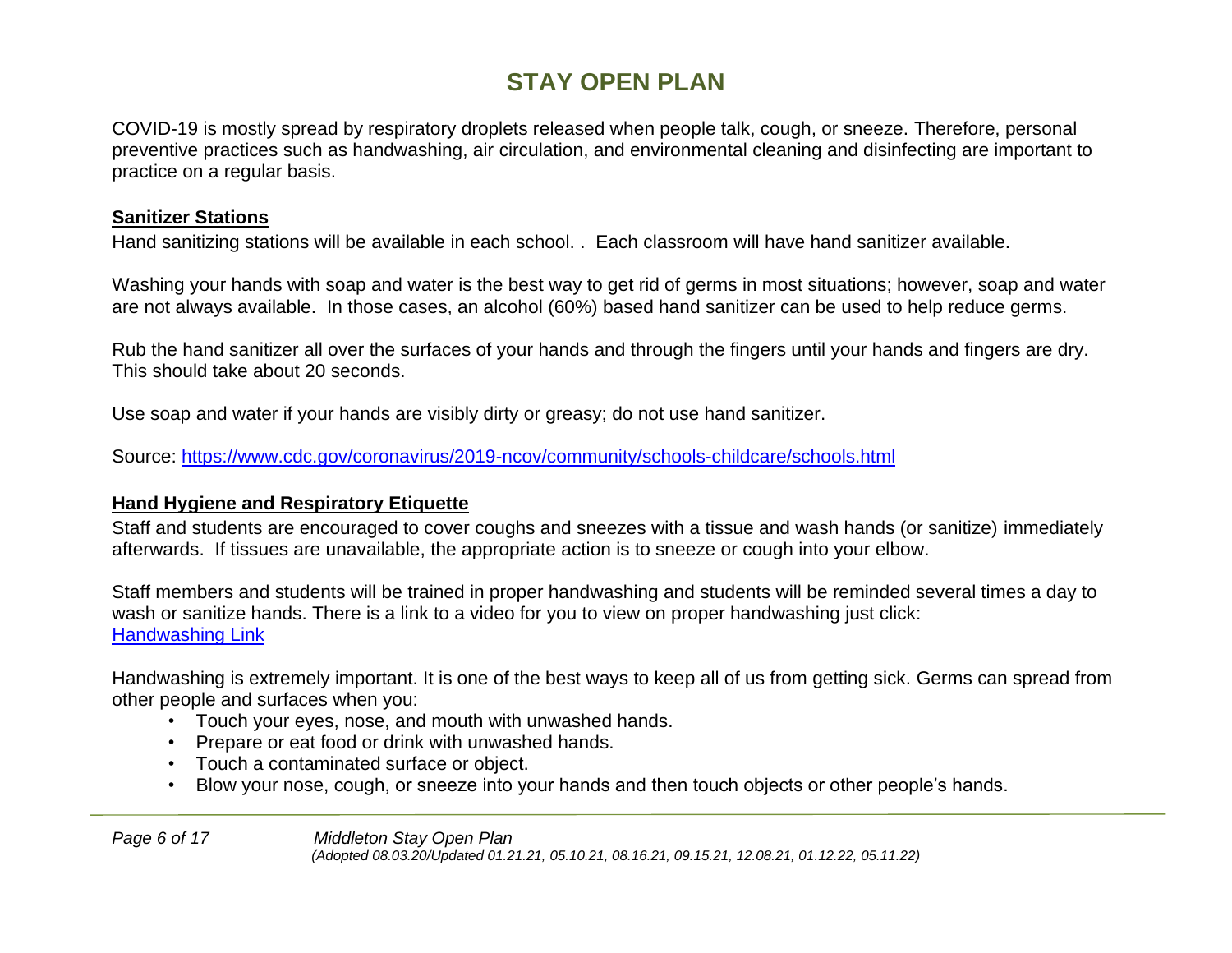The key times for students and staff to wash their hands while in school are:

- Before, during and after preparing food.
- Before eating food.
- After using the toilet.
- After blowing your nose, coughing or sneezing (use tissues when coughing or sneezing or cough or sneeze into the elbow).
- After you have touched a surface area that has been touched by many individuals, like a door handle, computer keyboard, etc.

Follow the following 5 steps in order to ensure the correct technique for hand washing:

- 1. Wet your hands with clean, running water (warm or cold), and apply soap.
- 2. Lather your hands by rubbing them together with soap, back and forth, between the fingers, under the nails (if possible).
- 3. Scrub your hands for at least 20 seconds. Need a timer? Hum the "Happy Birthday" song twice from beginning to end.
- 4. Rinse your hands well under clean, running water.
- 5. Dry your hands using a paper towel

[So](https://www.cdc.gov/coronavirus/2019-ncov/community/schools-childcare/schools.html)urce:<https://www.cdc.gov/coronavirus/2019-ncov/community/schools-childcare/schools.html>

#### <span id="page-6-0"></span>**Mask Wearing Expectations**

[Recent studies](https://www.cdc.gov/coronavirus/2019-ncov/prevent-getting-sick/cloth-face-cover-guidance.html#recent-studies) show that a significant portion of individuals with COVID-19 lack symptoms (are "asymptomatic") and that even those who eventually develop symptoms (are "pre-symptomatic") can transmit the virus to others before showing symptoms.

Source: [https://www.cdc.gov](https://www.cdc.gov/coronavirus/2019-ncov/community/schools-childcare/schools.html)

*Mask wearing is optional. Those who wish to wear a mask should consider what constitutes a mask*

- Well secured multi layered paper or cloth that covers the mouth and nose
	- o Securement is defined as remaining in place on its own by:

*Page 7 of 17 Middleton Stay Open Plan (Adopted 08.03.20/Updated 01.21.21, 05.10.21, 08.16.21, 09.15.21, 12.08.21, 01.12.22, 05.11.22)*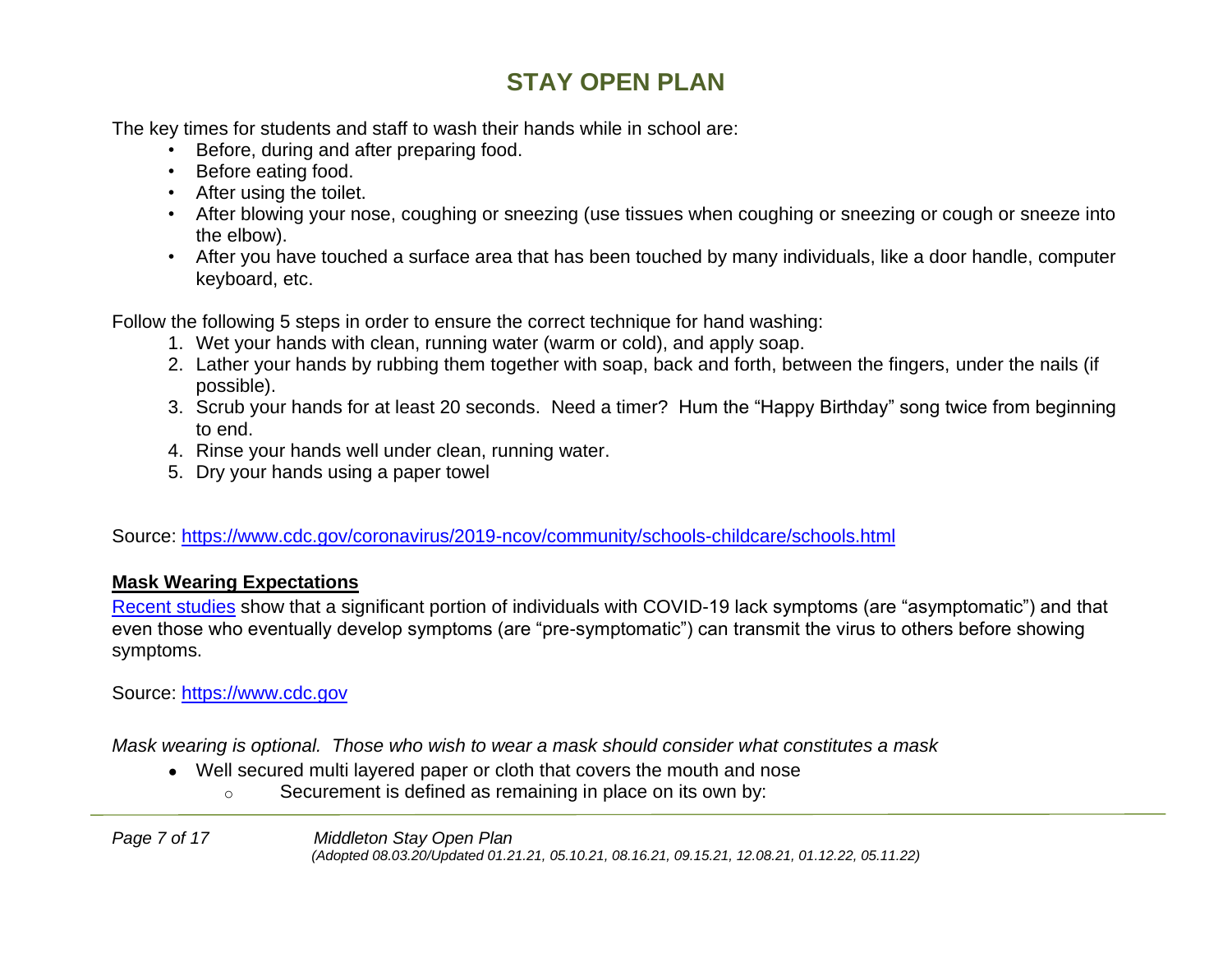- Wrapping around the face and head or
- Tying behind the head or
- Having elastic loops or ties behind the ears
- Should not have holes
	- o No exhalation valves
	- o No rips or tears
	- o Not made of a material with holes or transparent material
- Should be able to be removed without touching the face or area of the mask in front of the mouth or nose
- Each day should be started with a clean mask <https://www.cdph.ca.gov/Programs/CID/DCDC/Pages/Face-Coverings-Guidance.aspx> <https://www.cdc.gov/coronavirus/2019-ncov/prevent-getting-sick/about-face-coverings.html> <https://www1.nyc.gov/assets/doh/downloads/pdf/imm/covid-19-face-covering-faq.pdf>

The CDC is now recommending N95 and KN95 masks as most effective against the spread of the coronavirus[.](https://www1.nyc.gov/assets/doh/downloads/pdf/imm/covid-19-face-covering-faq.pdf)

## <span id="page-7-0"></span>**Physical Distancing Expectations**

Social distancing, also called "physical distancing," means keeping a safe space between yourself and other people who are not from your household. Classrooms will be arranged to minimize close contact between students. Care should be taken not to have students packed closely together for activities. Some social distancing will be practiced in combination with other [everyday preventive actions t](https://www.cdc.gov/coronavirus/2019-ncov/prevent-getting-sick/prevention.html)o reduce the spread of COVID-19, including avoiding touching your face with unwashed hands, and frequently washing your hands with soap and water for at least 20 seconds.

## <span id="page-7-1"></span>**Classroom Distance and Cleaning/Disinfecting**

Individuals in the classroom will be spaced whenever possible. Students will have assigned seats.

Classes may be taught outdoors when feasible.

Touched surfaces will be cleaned as needed and appropriated. The custodial staff will maintain a clean and sanitized environment for our student*s.*

## <span id="page-7-2"></span>**Physical Education and Gym Area**

● Outdoor activities will be encouraged to improve physical distancing and increase availability of fresh air.

*Page 8 of 17 Middleton Stay Open Plan (Adopted 08.03.20/Updated 01.21.21, 05.10.21, 08.16.21, 09.15.21, 12.08.21, 01.12.22, 05.11.22)*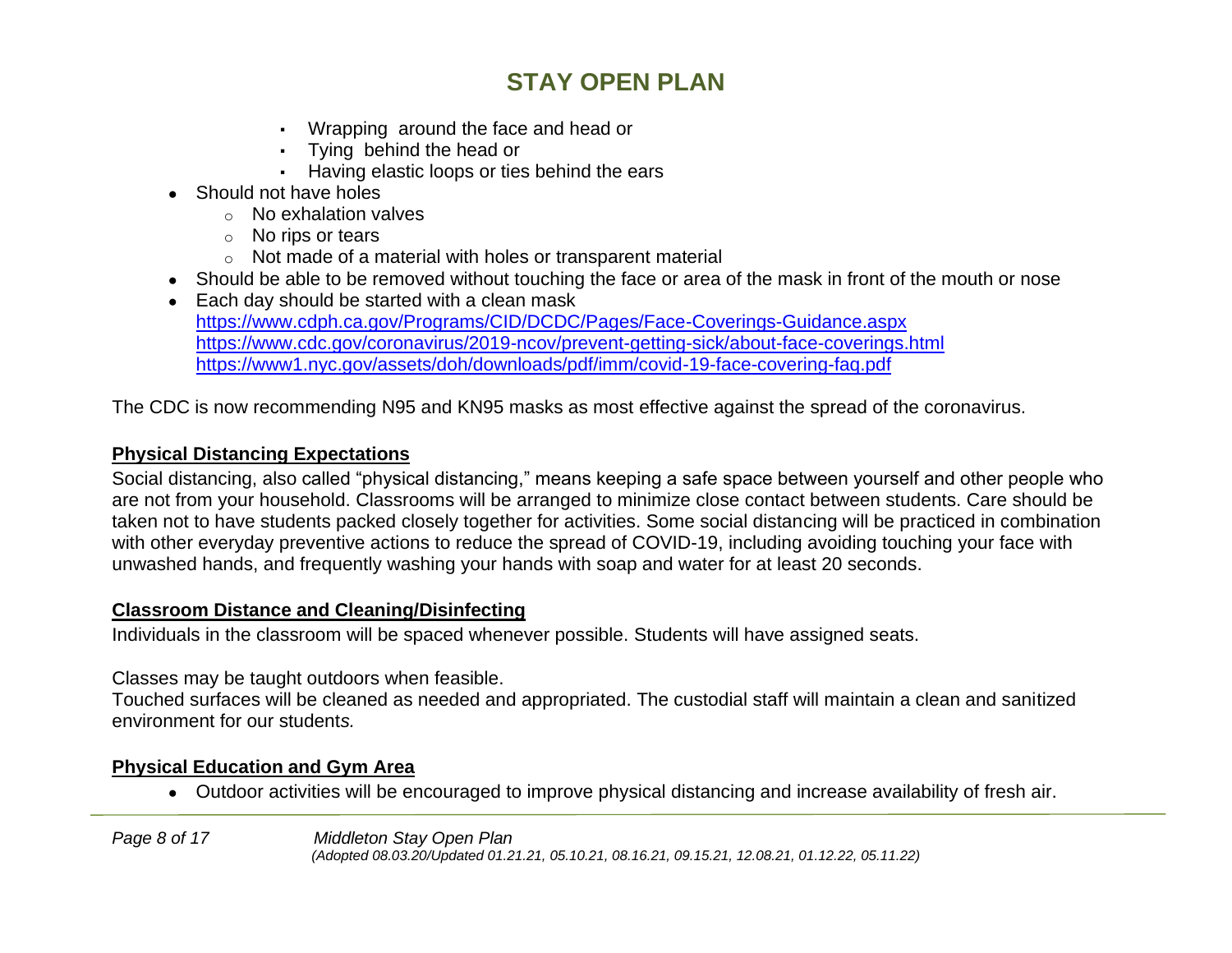- Physical distancing will be increased as appropriate for activities that increase respiratory effort.
- Locker Room Use
	- $\circ$  Locker room facilities can be used for changing clothes, showering, and toileting.
	- o Alcohol-based hand sanitizer will be made available at entrances to locker rooms and changing facilities.

## <span id="page-8-0"></span>**Field Trips and Off-site Activities**

Field trips are determined on a case-by-case basis.

## <span id="page-8-1"></span>**Visitors to the Schools**

Visitors to the school will be required to make an appointment. Members of the public in any school building will be expected to be COVID free.

## <span id="page-8-2"></span>**Professional Development**

Professional development resources will be provided for new staff in the areas of infectious disease transmission, COVID-19 symptoms, proper wearing of masks, and social distancing. Some of this information is provided for parents and teachers in this document.

[Professional Development Slide Show](https://docs.google.com/presentation/d/13jh85gqt45smdw-2FRgr8yjXXDiH6sJnm_w2VlZkjc0/edit?usp=sharing)

## <span id="page-8-3"></span>**Social Emotional Learning**

Social Emotional Learning as part of a multi-tiered system of supports for behavioral health and wellness has been an ongoing priority for Middleton and GWRSD, with professional development and resources put in place throughout the District prior to the pandemic. The continued integration of tools and resources gave a strong foundation on which to build from March 2020 forward.

In addition to counseling available at all buildings, remotely and now in-person again, students and families also have access to a high school-based K-12 Social Worker and an Outreach Counselor based out of Ossipee Central School. The Outreach Counselor has expanded outreach districtwide (as needed) to support the social-emotional well-being of students.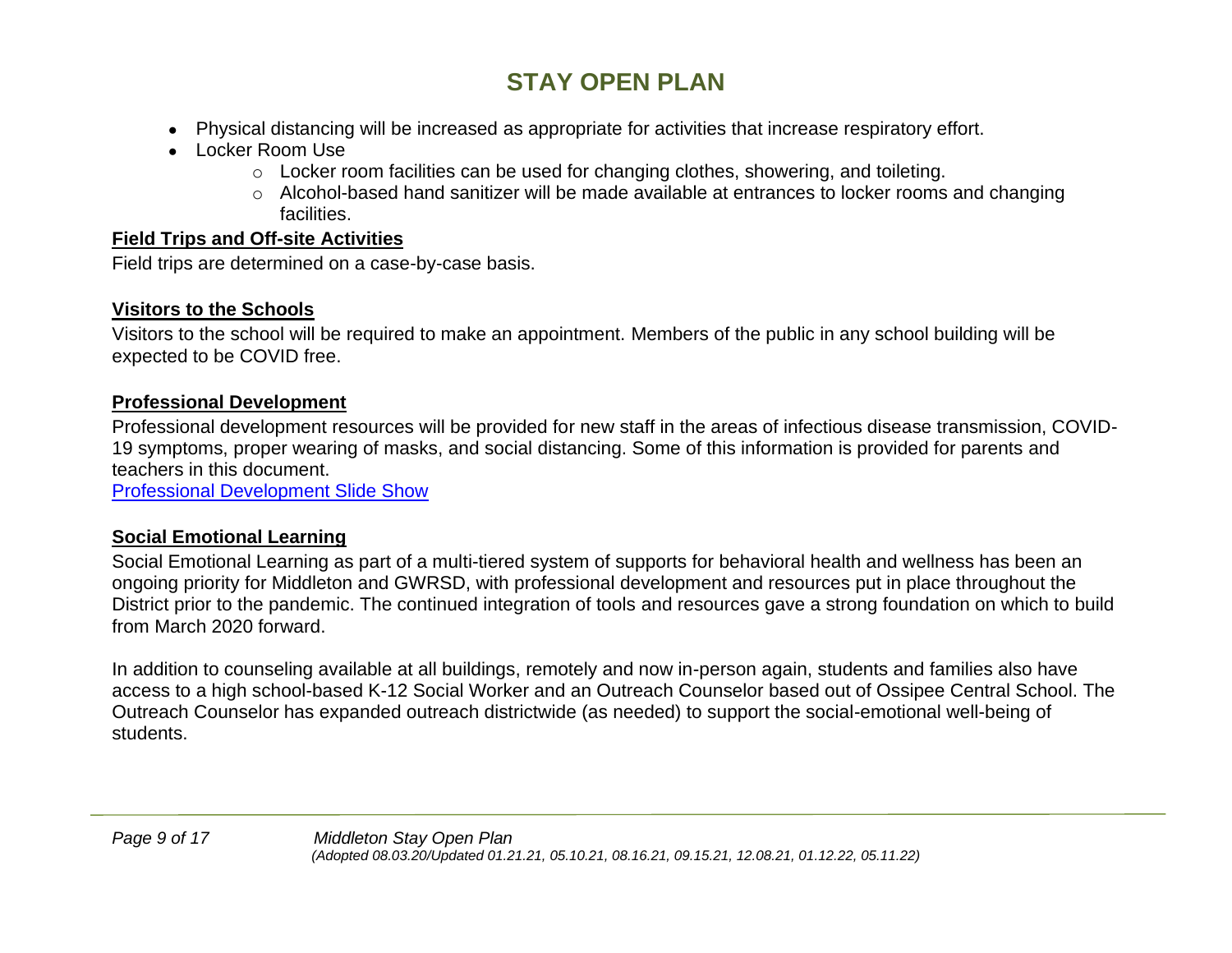Along with these roles, there are a variety of resources used at the elementary level to support social-emotional learning. These include, but are not limited to: Toolbox, Mindful Schools curriculum, Responsive Classroom, FlyFive, GoZen, Nurtured Heart, Zones of Regulation and Everyday SEL for Elementary Schools. The middle school has incorporated Ripple Journals in their advisories, which is a resource supported by the NHDOE's Bureau of School Wellness. The Ripple Journals are a social-emotional learning tool as well as a wellness curriculum. The high school offers support for drug and alcohol prevention as well as community resources and supports for students and families.

Furthermore, in the spring of 2021, the District was awarded a System of Care Expansion and Sustainability grant from the NH Department of Education. This grant supports our Student Wellness Coordinator, who also serves as the System of Care Project Manager. Our coordinator is responsible for overseeing the planning, implementation, and sustainability of all project objectives and activities, some of which include: increasing awareness of mental health issues among schoolaged youth; providing training for school personnel and other adults, including parents; connecting school-aged youth to needed services; and collaborating with the District Social Worker and Outreach Counselor as appropriate in supporting the social-emotional well-being of students.

#### <span id="page-9-0"></span>**Fact Sheets for Families and Teachers**

[Symptoms of COVID-19](https://www.cdc.gov/coronavirus/2019-ncov/symptoms-testing/symptoms.html) Source - CDC

[Wearing a Mask](https://www.dhhs.nh.gov/dphs/cdcs/covid19/covid-mask-guidance.pdf) Source - NH Department of Health and Human Services

[Using Personal Protective Equipment \(PPE\)](https://www.cdc.gov/coronavirus/2019-ncov/hcp/using-ppe.html) Source - CDC

[Handwashing/Hand Sanitizing Poster](https://drive.google.com/file/d/1RnH1ng9qQXdr3SHe6jLeSGILCrB1rdF2/view?usp=sharing) Source - CDC

[Talking with Children about COVID-19](https://www.cdc.gov/coronavirus/2019-ncov/daily-life-coping/talking-with-children.html) Source - CDC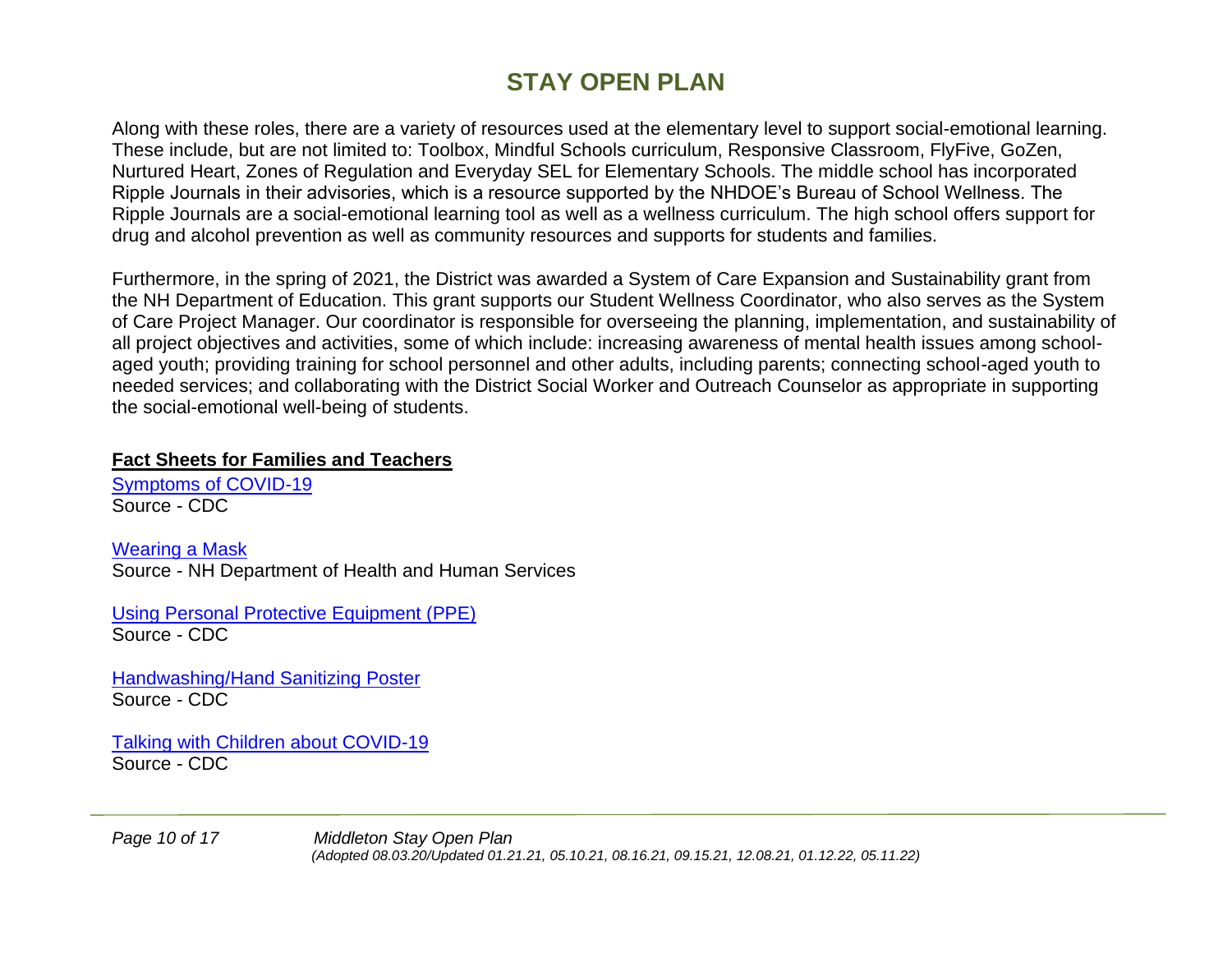[Things to Know About COVID-19 to Protect Yourself and Others](https://www.cdc.gov/coronavirus/2019-ncov/your-health/need-to-know.html) Source - CDC

[Teaching Children to Wear Masks](https://extapps.childrenshospital.org/EFPEC/Home/Sheet/6309) Source - CDC

#### <span id="page-10-0"></span>**Communication Plan**

The communication team comprises SAU administrators and school principals. Each school principal also has a crisis team within the school which will be meeting as needed to discuss COVID-19 related issues and topics. We are fortunate to have a districtwide phone messaging system that reaches all families and staff members that is used for emergencies and important messages. Important COVID-19 related information needing to be conveyed on an immediate basis will be communicated through this system. Updates will also be provided to parents and staff by the Superintendent of Schools and the school principals as important information becomes available. Specific classroom related information will be conveyed by the teachers.

The District will continue to provide information to parents and staff members regarding COVID-19 symptoms, information regarding when to keep a child home from school, proper handwashing, social distancing, and the proper donning and doffing of masks.

The school nurse will be responsible for documenting, reporting to, and coordinating with public health officials to respond to any suspected or confirmed cases of COVID-19. This information will be conveyed to the school principal and Superintendent of Schools as soon as possible until DHHS no longer requires this information The State (DHHS) may require these individuals to quarantine or isolate. Every attempt will be made to keep school open full-time in-person. The vehicles for communication include SchoolMessenger, the District and school websites, email, Facebook (for schools who have a Facebook page), local television, and video messages.

Middleton incorporates stakeholder feedback by utilizing surveys, providing public participation at Board meetings, access to an ESSER-specific email address to offer written feedback, as well a special public hearing for ESSER III in April 2022.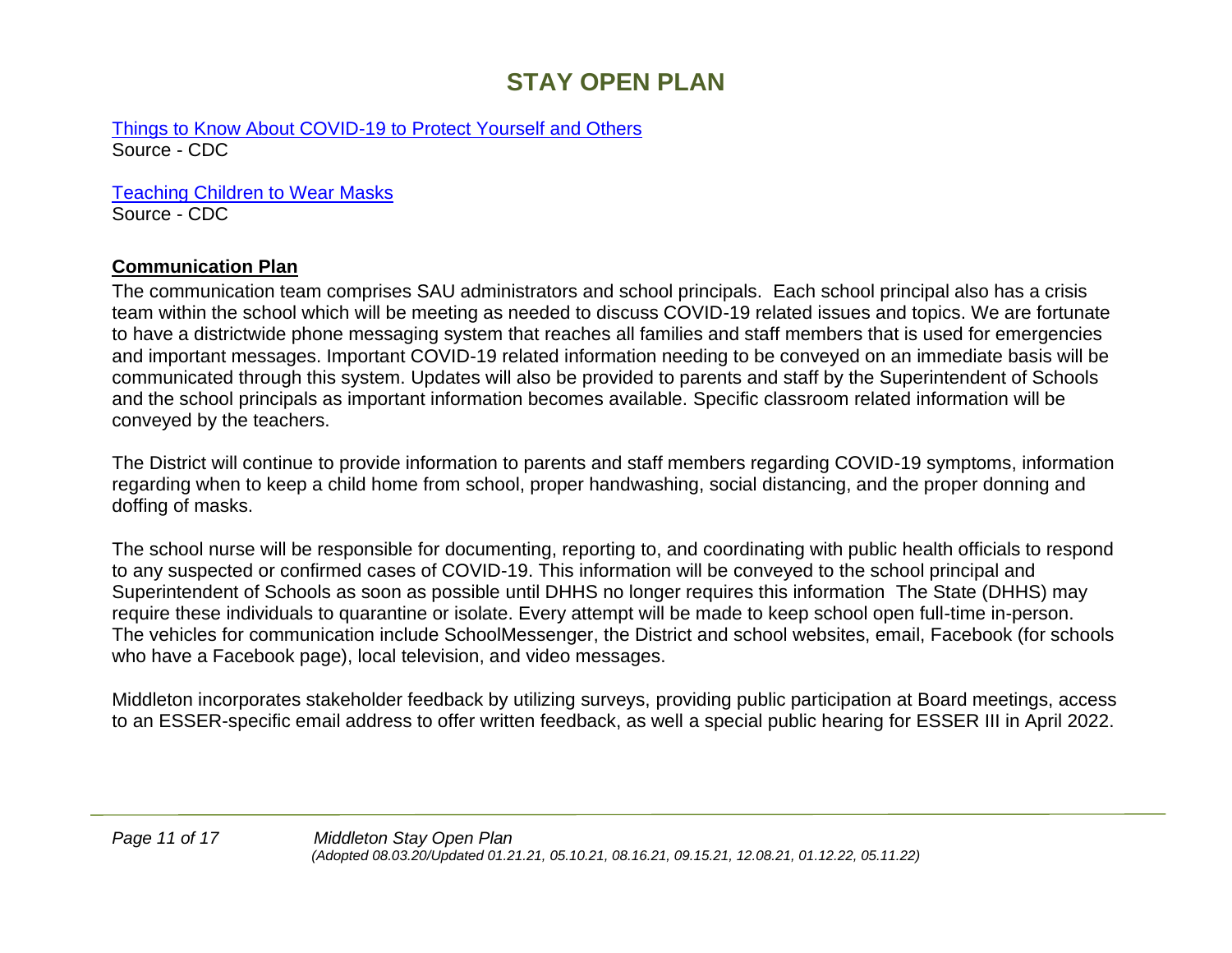## <span id="page-11-0"></span>**FOOD SERVICE**

All new food service staff members will complete all required District professional development prior to the start of the school year, work, review hygiene procedures pertaining to the food service, and clean and sanitize all areas. Students at each level are welcome to bring their own meals as an extra precaution; however, meals will be provided to all students who choose to have breakfast and lunch provided by the school.

In the cafeteria and the gym there will be as much distance as possible given the activity. C. Students will be asked to wash or sanitize their hands before and after lunch.

## <span id="page-11-1"></span>**PHYSICAL PLANT**

## <span id="page-11-2"></span>**Disinfecting and Cleaning Procedures**

The Middleton and Governor Wentworth Regional School District follows a comprehensive and aggressive cleaning and disinfecting program. Our custodians and school staff take great pride and care in providing a clean, healthy learning environment for the students in our schools. To achieve this goal the CDC cleaning and sanitizing procedures are in place to ensure we are doing our very best to keep our schools clean and safe for our students and staff.

## <span id="page-11-3"></span>**Specialized Cleaning**

## *All classrooms, offices, and used spaces*

Classroom teachers and students will have sanitizer available for hand and for touch surfaces to use as needed. The day custodian will clean and disinfect the building (e.g., cafeteria, lecture halls, restrooms, hallways, lobbies, main entrances and other similar locations). The night custodians will clean the classrooms and all other spaces on a nightly basis. Rooms with carpet will have the carpets washed on an as needed basis.

## *Restrooms*

Restrooms will be checked and cleaned throughout the school day as well as on a nightly basis.

## *Touch Surfaces*

All high touch surfaces, such as door knobs, light switches, countertops, handles, desks, phone, and faucets, will be disinfected regularly.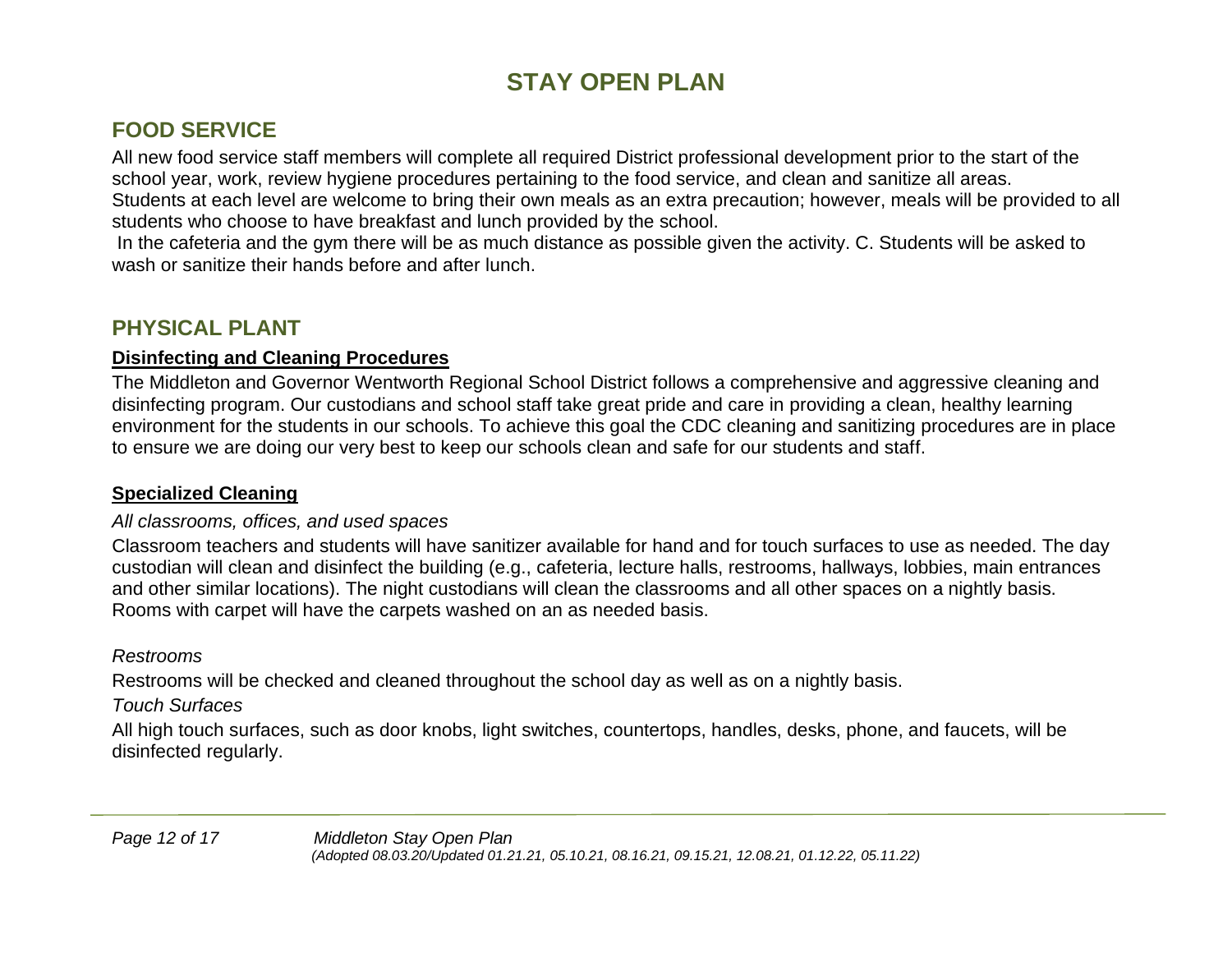#### *Heating Ventilation and Cooling*

Research has found that air ventilation can serve to dilute the coronavirus. While school is in session the heating, ventilation, and cooling system will be programmed for air exchange throughout the day.

#### <span id="page-12-0"></span>**Daily Routines**

In addition to the procedures listed above the custodians are performing their regular daily and nightly cleaning including snow removal during winter months and other non-cleaning responsibilities.

## <span id="page-12-1"></span>**Laundry**

Employees who handle contaminated laundry are to wear protective gloves and other appropriate personal protective equipment to prevent exposure and utilize other universal precautions during and after handling.

- Contaminated laundry shall be handled as little as possible with a minimum of agitation.
- Do not sort/rinse laundry in the location of use.
- Place the laundry in the container/bag where it was used.
- Wet, contaminated laundry, which may soak through, or cause leakage from bag or container, will be placed and transported in bags or containers that prevent soak-through and/or leakage of fluids to the exterior.

## <span id="page-12-2"></span>**Methods of Implementation and Control**

#### *Universal Precautions*

All employees will utilize Universal Precautions. All blood and other potentially infectious materials (OPIM) will be handled as if contaminated.

#### *Handwashing and other workplace controls*

Handwashing is a primary infection control measure which protects both the employee and the student. Appropriate hand washing shall be diligently practiced.

Employees shall wash hands thoroughly using soap and water whenever hands become contaminated and as soon as possible after removing gloves or other personal protective equipment.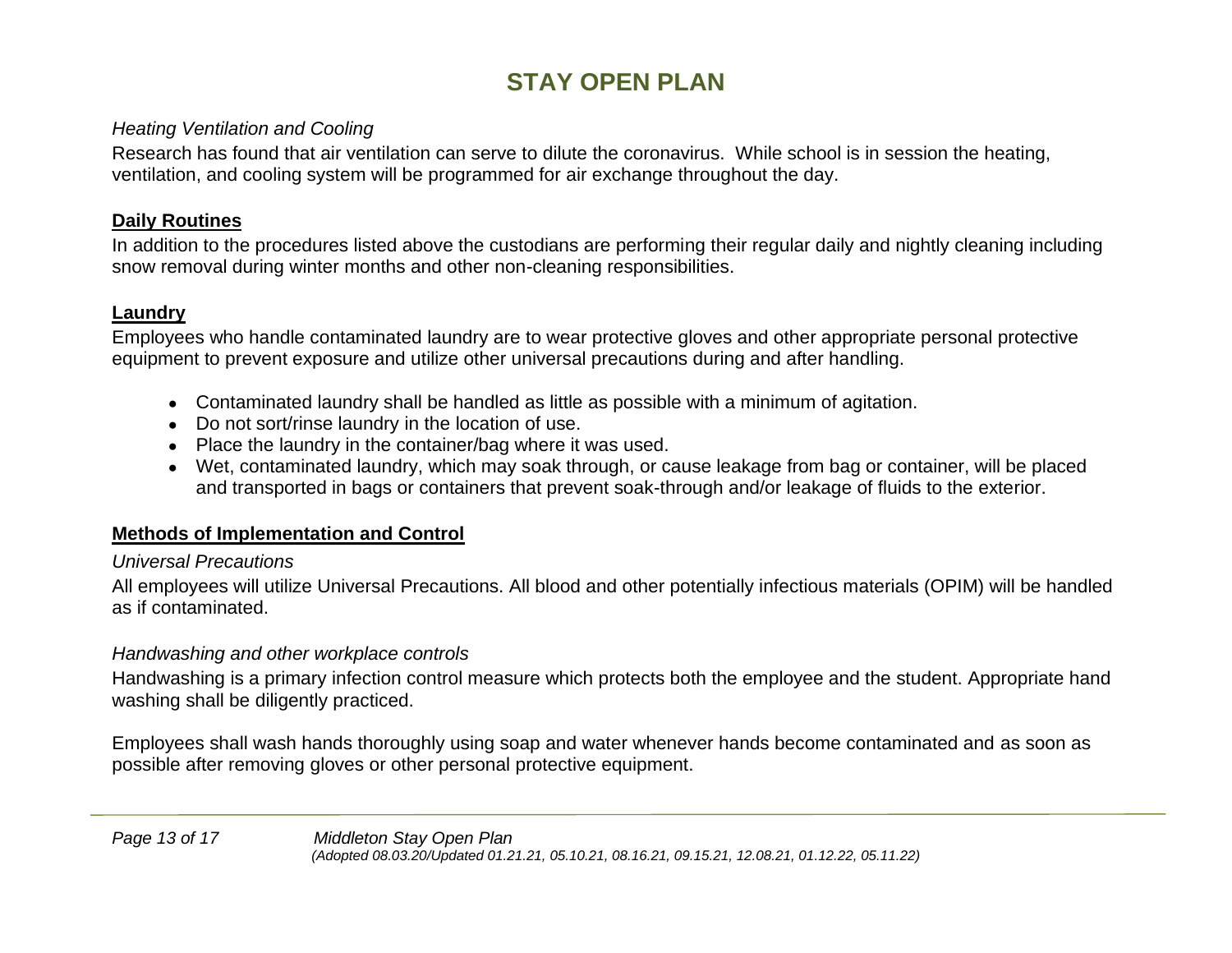When other skin areas or mucous membranes come in contact with blood or other potentially infectious materials, the skin shall be washed with soap and water. Mucous membranes shall be flushed with water as soon as possible.

Handwashing facilities with antiseptic soap are present in all restrooms and throughout all of our schools. Instant hand sanitizer is located in various areas of our schools for use when hand washing facilities are not available.

Eating, drinking, applying cosmetics or lip balm, and handling contact lenses are prohibited in work areas where there is a reasonable likelihood of exposure.

Food and drink shall not be kept in refrigerators, freezers, shelves, cabinets or on countertops or benchtops where blood or other potentially infectious materials are present.

Mouth pipetting potentially infectious material is prohibited.

Employees shall use practices to minimize splashing, spraying, spattering, and generation of droplets during procedures involving blood or other potentially infectious materials.

## <span id="page-13-0"></span>**Personal Protective Equipment (PPE)**

#### *General Guidelines*

Potentially infectious materials of all persons must be considered potentially hazardous. Direct skin contact with all bodily fluids should be avoided.

Employees shall wear personal protective equipment (PPE) when performing procedures in which exposure to the skin, eyes, mouth, or other mucous membranes is anticipated.

The articles to be worn will depend on the expected exposure. Hypoallergenic gloves, gowns, face shields, masks and eye protection are located in the custodial supplies storage room.

If a garment is penetrated by blood or other potentially infectious material, the garment shall be removed as soon as possible and placed in a designated container for laundering or disposal. All personal protective equipment shall be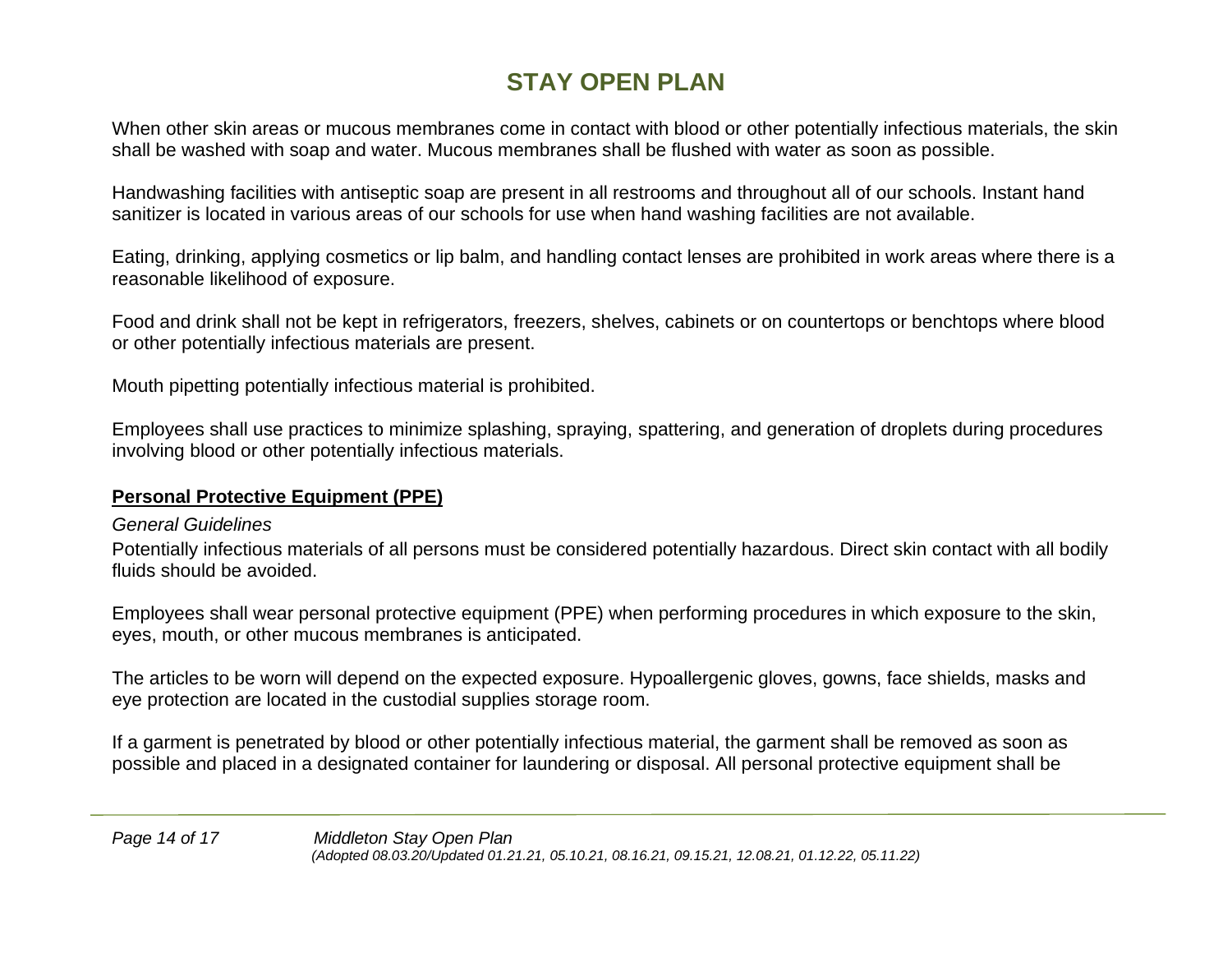removed before leaving the work areas; it shall be placed in assigned containers for storage, washing, decontamination or disposal.

#### <span id="page-14-0"></span>**Protection for Hands**

- Gloves shall be worn when it is reasonably anticipated that hands will come into contact with blood or other potentially infectious materials.
- Employees shall inspect gloves for holes, punctures and tears before use.
- All disposable gloves shall be properly disposed of after use. They are not to be reused.
- If the gloves protective barrier has become compromised, the glove shall be removed and properly disposed of and new gloves shall be used.
- Utility gloves can be reused if decontaminated, but must be discarded if cracked, discolored, punctured or showing any signs of deterioration.

## <span id="page-14-1"></span>**Playgrounds**

According to the CDC, outdoor areas such as playgrounds and parks require normal cleaning but do not require disinfection. Training

In addition to the annual training, new custodial and maintenance staff will complete training in the following areas: Infectious Disease, COVID-19 Symptoms, Mask Donning and Doffing, and Social Distancing.

## <span id="page-14-2"></span>**Approved Cleaning Chemicals for Disinfecting**

*Disinfectants*

- Hyperfect and Contact 256
	- o Hospital grade broad spectrum disinfectant
	- o Effective against human coronavirus
	- o Health Rating: 1
	- o Dwell Time: 10 minutes
	- o Green Seal certified
	- o Used in spray bottles, electrostatic sprayers, pump sprayers, buckets and mop buckets
- Pathos II Disinfectant wipes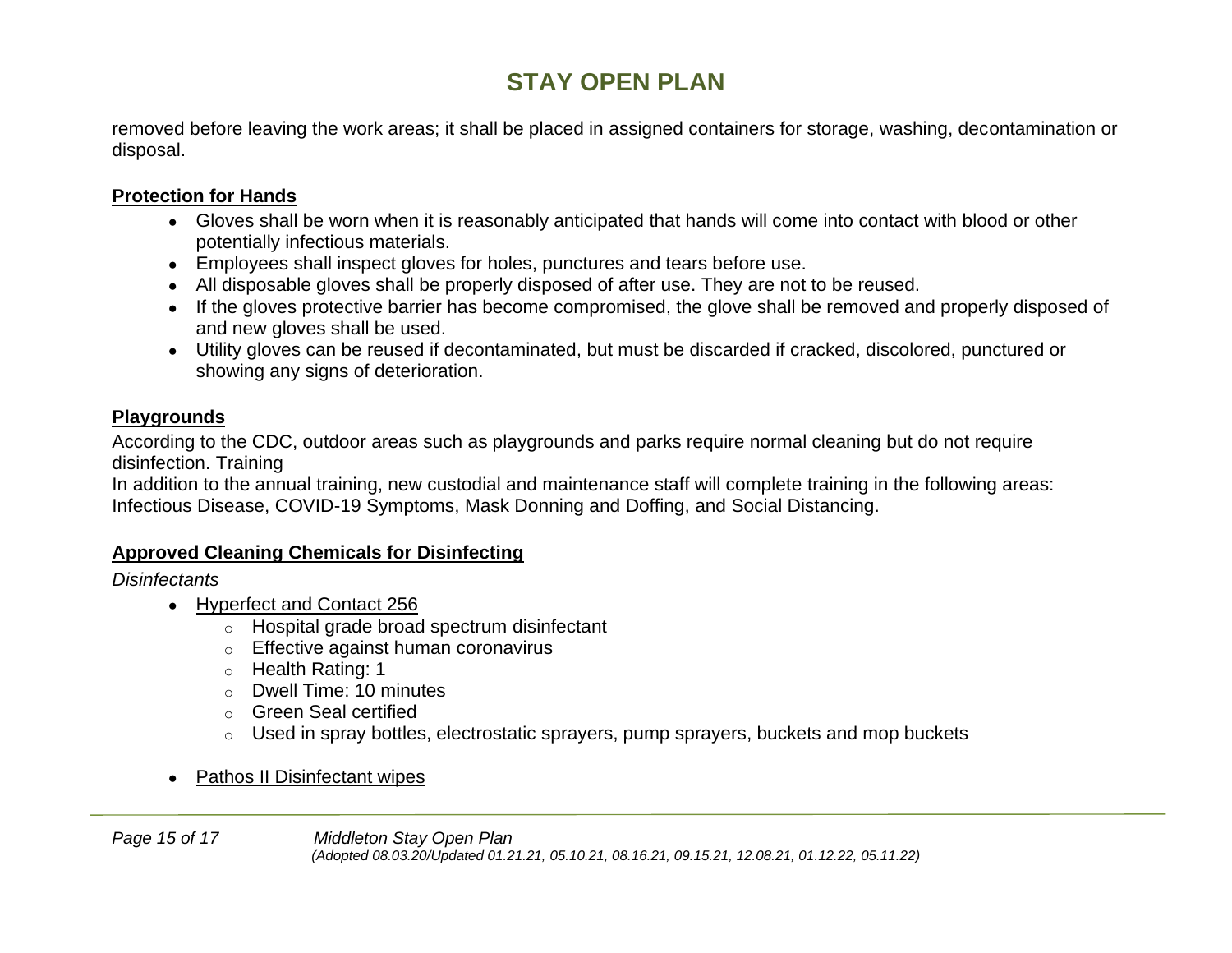- o Hospital grade broad spectrum disinfectant
- o Effective against human coronavirus
- o Health Rating: 1
- o Dwell Time: 4 minutes
- o Pre-moistened disposable towels
- Other disinfectant wipes, such as Clorox Wipes may be used
	- o Health Rating: Varies depending on product
	- o Dwell Time: Typically 10 minutes, however most surfaces when wiped with disinfecting wipes tend to dry in less than 10 minutes making it difficult to ensure proper dwell time. If possible use Pathos wipes.

## <span id="page-15-0"></span>**Non-Approved Disinfectants**

- Bleach
- Any household spray or liquid chemicals. Please use chemicals provided by the District. All chemicals used within our schools require SDS Sheets. All spray bottles and other containers containing chemicals must have labels that adhere to OSHA requirements.
- Lysol
- Disinfectants in aerosol spray cans may contain known carcinogens and should not be used.

## *Alternative Disinfection Methods*

- The efficacy of alternative disinfection methods, such as ultrasonic waves, high intensity UV radiation, and LED blue light against COVID-19 virus is not known.
	- o The EPA does not routinely review the safety or efficacy of pesticidal devices, such as UV lights, LED lights, or ultrasonic devices. Therefore, the EPA cannot confirm whether, or under what circumstances, such products might be effective against the spread of COVID-19.
- The CDC does not recommend the use of sanitizing tunnels. There is no evidence that they are effective in reducing the spread of COVID-19. Chemicals used in sanitizing tunnels could cause skin, eye, or respiratory irritation or damage.
- The CDC only recommends use of the [surface disinfectants identified on List N](https://www.epa.gov/pesticide-registration/list-n-disinfectants-use-against-sars-cov-2) against the virus that causes COVID-19.